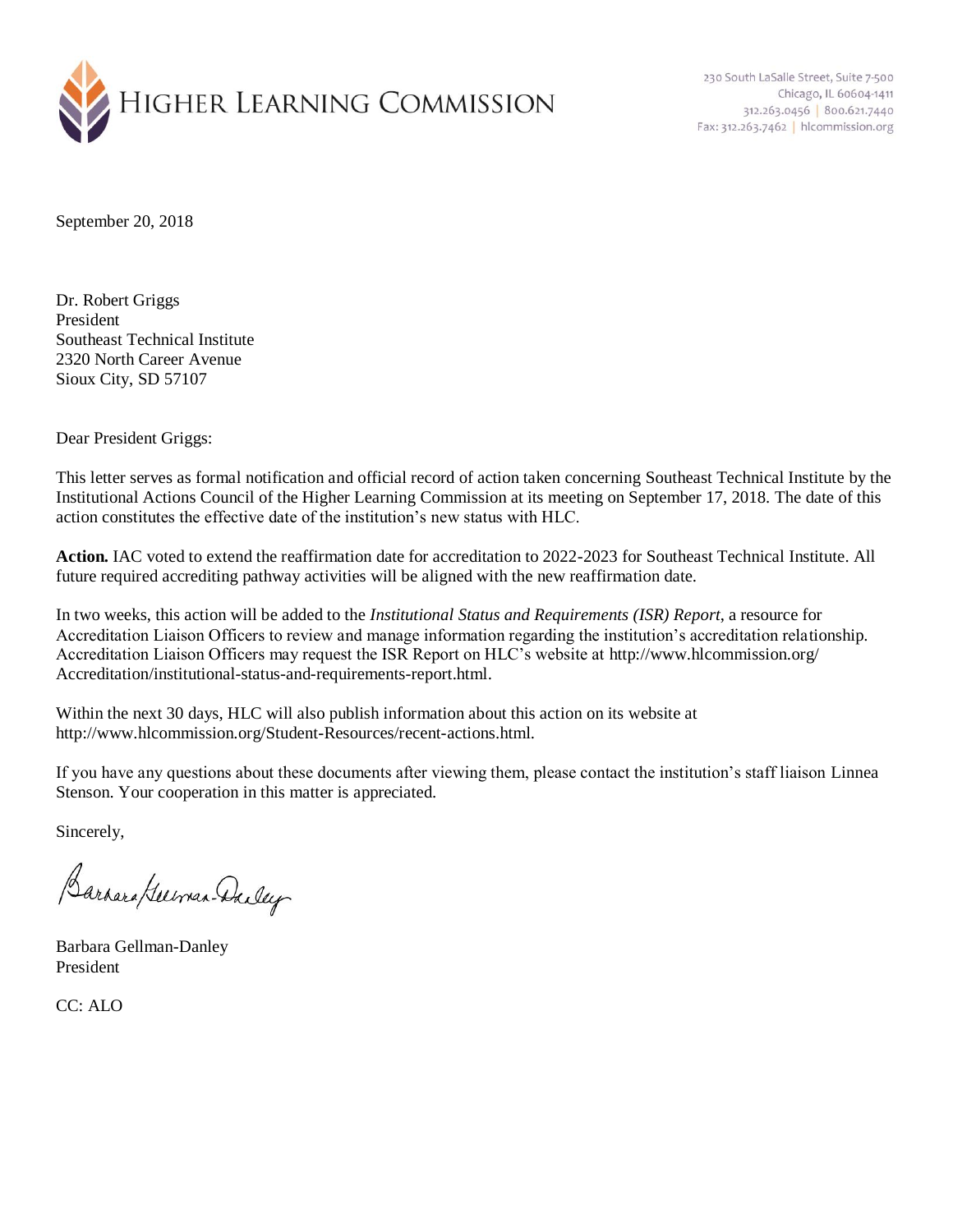

**Higher Learning Commission** A commission of the North Central Association

## **Action Letter**

July 9, 2014

President Jeffrey Holcomb Southeast Technical Institute 2320 N Career Ave. Sioux Falls, SD 57107

Dear President Holcomb:

This letter is formal notification of the action taken concerning Southeast Technical Institute by the Higher Learning Commission. At its meeting on July 1, 2014, the Institutional Actions Council (IAC) acted on the items below. This letter serves as the official record of this action, and the date of this action constitutes the effective date of your new status with the Commission.

**Action.** The IAC concurred with the staff recommendation and voted to approve the extension of the reaffirmation date for accreditation to 2021-22 for Southeast Technical Institute.

If the current Commission action includes changes to your institution's *Statement of Affiliation Status (SAS)* or *Organizational Profile (OP)*, the changes will appear in these documents within three weeks of the date of action. The *SAS* is a summary of your institution's ongoing relationship with the Commission. The *OP* is generated from data you provided in your most recent Institutional Update.

The Commission posts the SAS, OP and this action letter with the institution's directory listing on its website. Information for institutions on notifying the public of this action is available at http://ncahlc.org/Information-for-Institutions/institutional-reporting-of-actions.html.

If you have questions about these documents after viewing them, please contact Eric V. Martin. On behalf of the Board of Trustees, I thank you and your associates for your cooperation.

Sincerely,

Sylvia Manning

Sylvia Manning President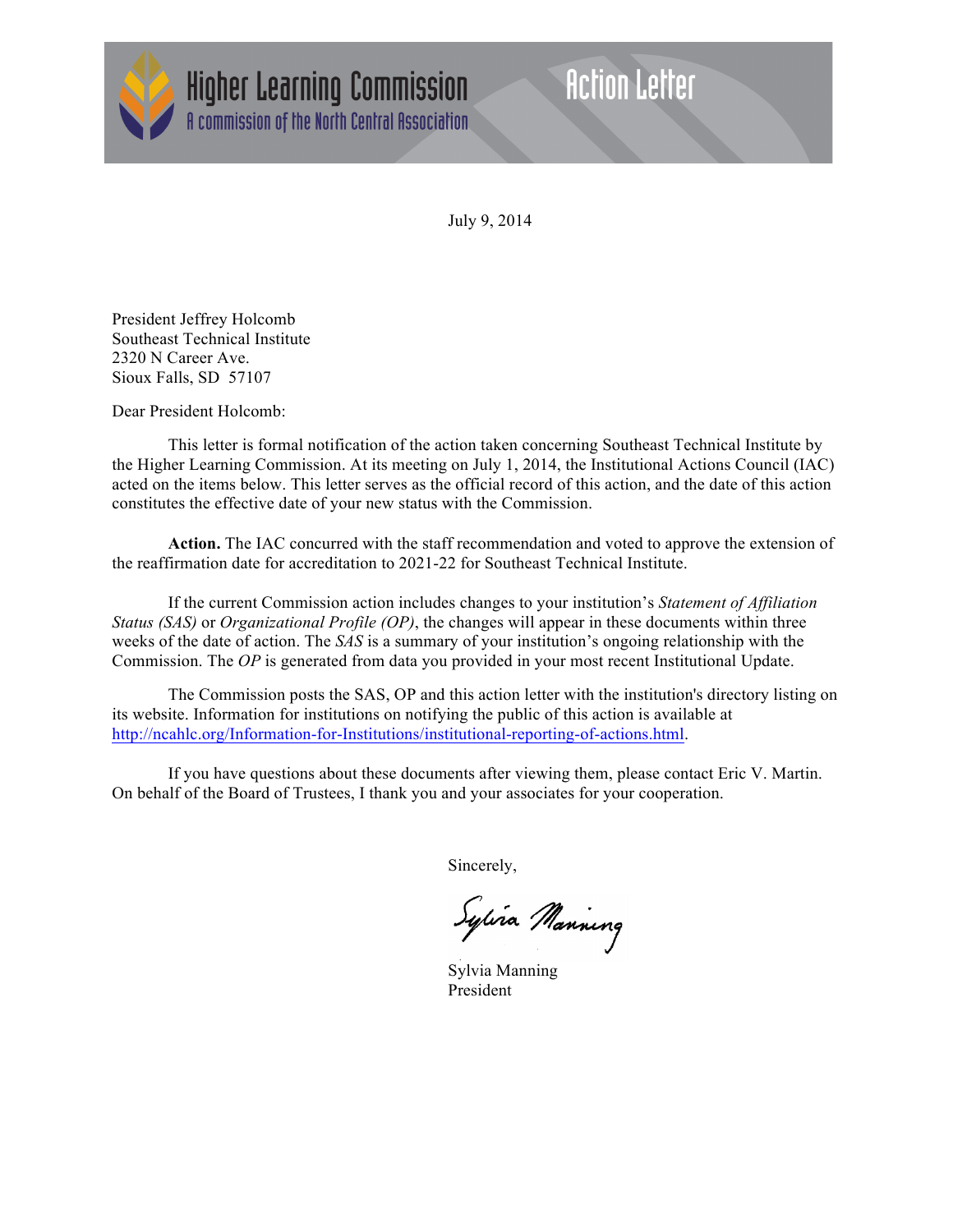

October 4, 2013

President Jeffrey Holcomb Southeast Technical Institute 2320 N Career Ave. Sioux Falls, SD 57107

Dear President Holcomb:

This letter is formal notification of the action taken concerning Southeast Technical Institute by the Higher Learning Commission. At its meeting on September 24, 2013, the Institutional Actions Council (IAC) acted on the items below. This letter serves as the official record of this action, and the date of this action constitutes the effective date of your new status with the Commission.

**Action.** IAC continued the accreditation of Southeast Technical Institute with the next Reaffirmation of Accreditation in 2020-21.

In addition, although not part of the formal action, IAC suggests that the institution submit an Action Project focused on the training and development of faculty.

**Rationale:** The institution provided substantial evidence of their progress in the refutation of the monitoring report, thereby warranting the change to require an action project instead.

If the current Commission action includes changes to your institution's *Statement of Affiliation Status (SAS)* or *Organizational Profile (OP)*, the changes will appear in these documents within three weeks of the date of action. The *SAS* is a summary of your institution's ongoing relationship with the Commission. The *OP* is generated from data you provided in your most recent Institutional Update.

The Commission posts the SAS, OP and this action letter with the institution's directory listing on its website. Information for institutions on notifying the public of this action is available at http://ncahlc.org/Information-for-Institutions/institutional-reporting-of-actions.html.

If you have questions about these documents after viewing them, please contact Eric V. Martin. On behalf of the Board of Trustees, I thank you and your associates for your cooperation.

Sincerely,

Sylvia Manning

Sylvia Manning President